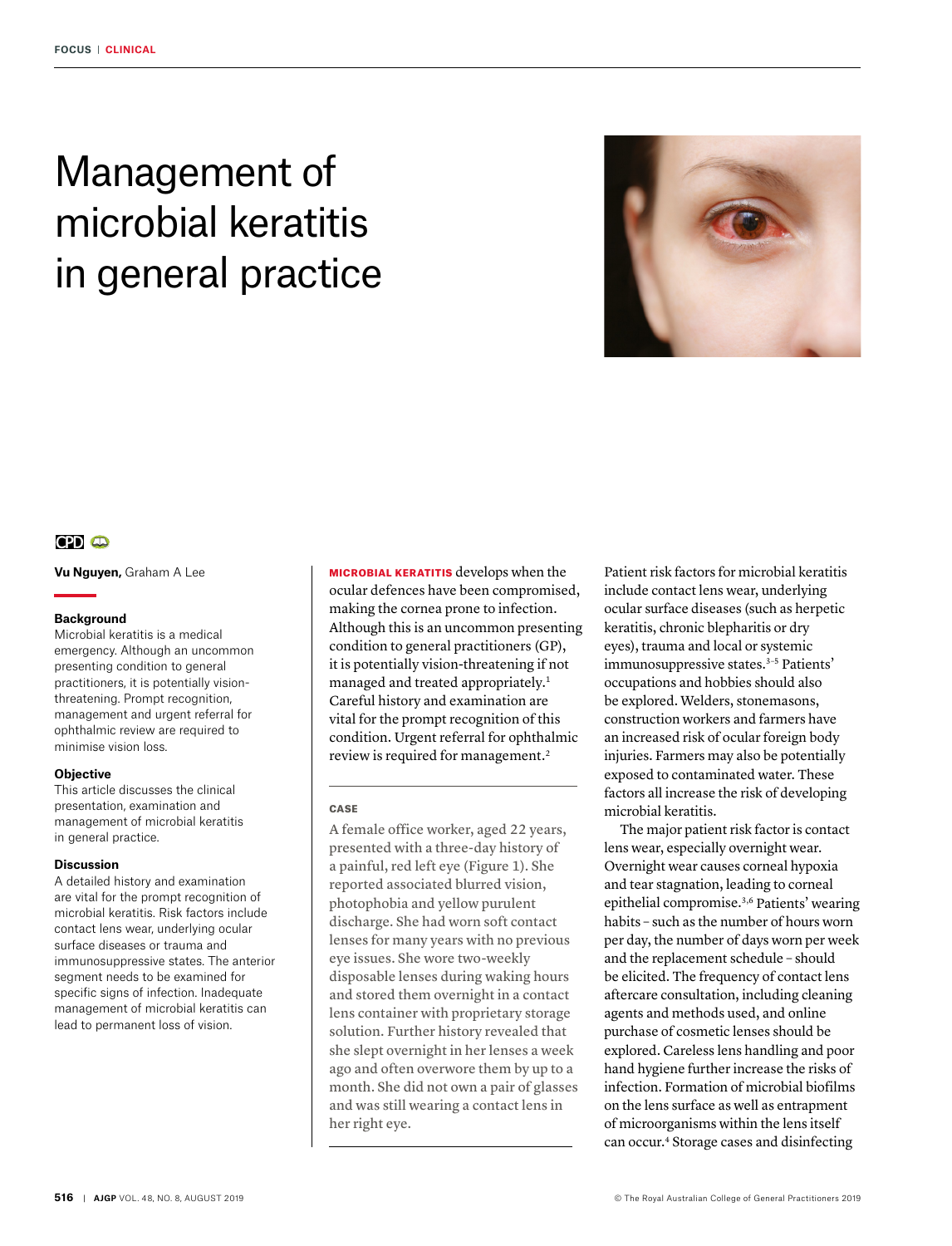solutions can become contaminated and be a source of infection; therefore, questions relating to replacement of both are warranted.<sup>6</sup> However, it must be noted that microbial keratitis can occur with meticulous lens care and even in people who wear daily disposable lenses. Patients should own a pair of glasses in case they are unable to wear their contact lenses.

**Symptoms**

Early ocular symptoms include general ocular discomfort, dry or irritated eyes and foreign body sensation. Increased eyelid swelling and lacrimation may occur, with the patient reporting difficulty opening their eyes and/or a decrease in vision. Later symptoms include severe pain, photophobia and noticeable eye discharge with significant decrease in visual acuity (Table 1). For patients with microbial keratitis, the pain usually increases with time, unlike a mechanical abrasion, which tends to have pain resolution within 24–48 hours. In general, pain out of proportion to the size of the defect can be due to acanthamoebae, while pain less than expected from the size of the defect may be herpetic in nature.

#### CASE CONTINUED

On examination, the patient's visual acuity in the right eye was 6/6 with her contact lens, and in her left eye 6/36

unaided. Through a pinhole, her vision improved to 6/18. The eyelids showed slight swelling and a yellow purulent discharge (Figure 1). On closer examination of the eye, the cornea showed a central 3 mm epithelial defect with a deeper white infiltrate. The conjunctiva was diffuse and intensely injected. Her anterior chamber was quiet, with no obvious hypopyon.

#### **Signs**

At the initial consultation, corrected monocular visual acuity at distance should be measured and recorded in both eyes. This should be done with glasses or contact lenses, if the patient is still wearing them. Topical anaesthetic drops (eg oxybuprocaine hydrochloride 0.4%) can be used to relieve ocular discomfort and aid in clinical examination. If there is a decrease in vision, pinhole acuity should be measured with a pinhole occluder that corrects for refractive errors. If no letters can be seen at far or near distances, vision can be recorded as count fingers (CF), hand movement (HM), perception of light (PL) or no perception of light (NPL). It is important to document the visual acuity for medical and potentially legal reasons.

The patient's lids and ocular surface need to be examined with magnification such as a head loupe and good illumination from a direct ophthalmoscope, pen

torch and/or a slit lamp if available (Box 1). Note signs of swelling, redness, discharge, trauma or lid malposition such as ectropion. Inspect the conjunctiva for swelling and/or intense injection, particularly if diffuse rather than sectorial. In the cornea, inspect for any foreign bodies, haze, infiltrates or ulceration. An epithelial defect can be enhanced with the instillation of fluorescein dye and the use of a cobalt blue light. It is important to note the size and location of any corneal ulcers. Any epithelial defect with an infiltrate increases the likelihood of keratitis. Protrusion of the iris indicates perforation of the cornea, requiring urgent emergency referral. The fornix under the upper lid can be further examined by lid eversion, specifically looking for foreign bodies, particularly a retained contact lens (which also stains with fluorescein). Lid eversion can be uncomfortable for the patient and is not possible if the eyelid is very swollen.

The anterior chamber of the eye is inspected for any signs of hypopyon. This may be sterile and therefore an inflammatory reaction to the keratitis, or may indicate intraocular spread of the infection into the eye (endophthalmitis). It is an indicator for more severe keratitis. Irregularity of the pupils may indicate posterior synechiae (adhesion of the iris to the anterior capsule of the lens) due to anterior uveitis. The intraocular pressure may be elevated as a result of blockage of

| <b>Differential diagnosis</b>                                                                                                  | <b>Key features</b>                                                 |  |
|--------------------------------------------------------------------------------------------------------------------------------|---------------------------------------------------------------------|--|
| Conjunctivitis                                                                                                                 |                                                                     |  |
| • Bacterial                                                                                                                    | Mild pain, purulent discharge                                       |  |
| • Viral (eq adenovirus)                                                                                                        | Mild pain, watery discharge                                         |  |
| Keratitis                                                                                                                      |                                                                     |  |
| • Bacterial/fungal                                                                                                             | Severe pain, loss of vision, corneal infiltrate, purulent discharge |  |
| • Acanthamoebal                                                                                                                | Mild-to-moderate pain, loss of vision, ring-shaped infiltrate       |  |
| <b>Scleritis</b>                                                                                                               | Severe pain, loss of vision, extreme hyperaemia                     |  |
| Acute glaucoma                                                                                                                 | Severe pain, loss of vison, fixed mid-dilated pupil                 |  |
| History of trauma including superficial foreign body, intraocular<br>Trauma<br>foreign body, chemical burn, blunt, penetrating |                                                                     |  |

### **Table 1. Causes and key features of the acute, painful, unilateral red eye**



**Figure 1.** External photograph of bacterial keratitis, showing yellow purulent discharge on the eyelids, intense conjunctival hyperaemia and central opacity in the cornea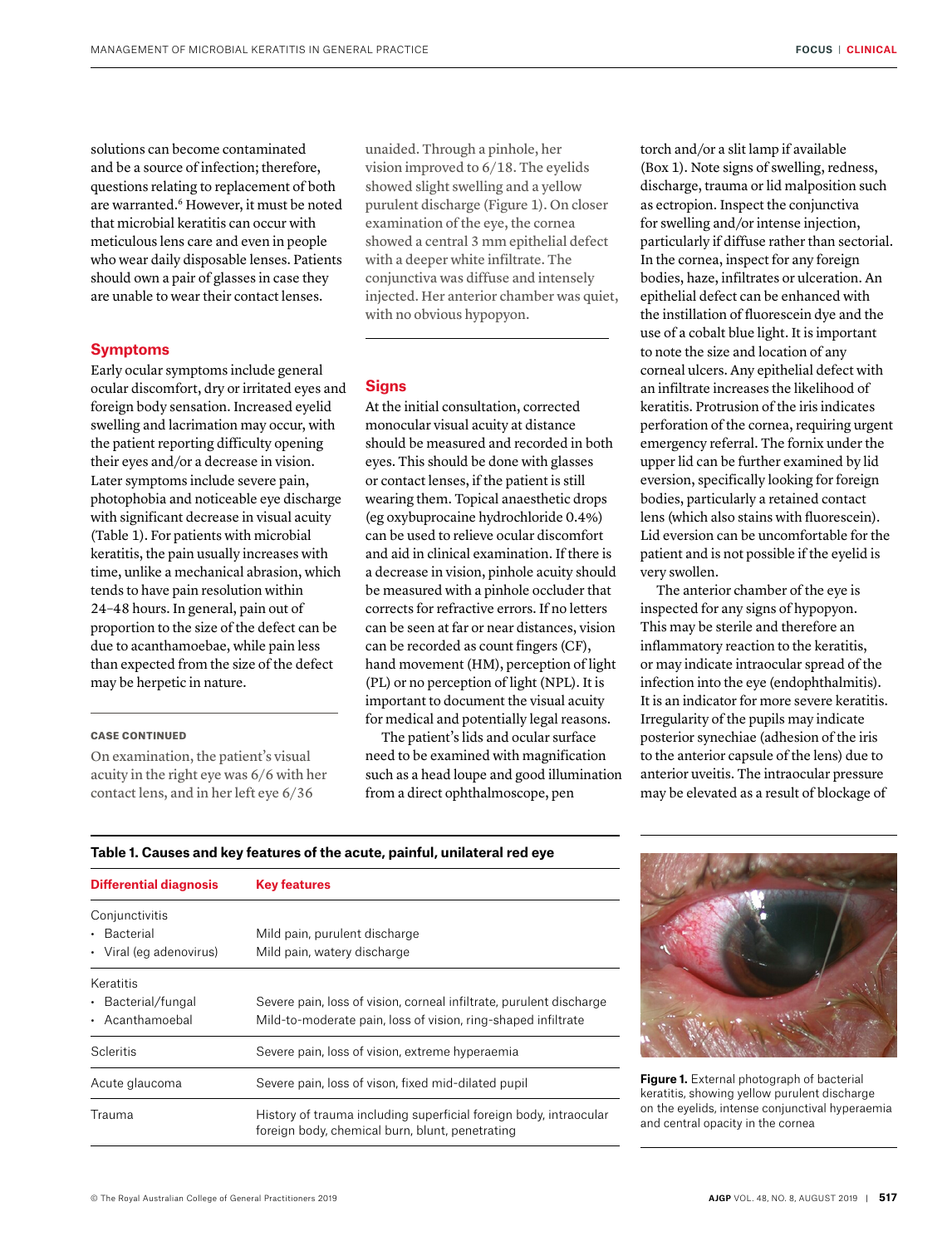the trabecular meshwork; however, this is difficult to measure without the use of a tonometer. Digital assessment of the intraocular pressure is generally unreliable and also uncomfortable for the patient.

#### **Types of microbial pathogens**

The most common infective pathogens in keratitis are bacterial; however, infections can also be fungal, viral or acanthamoebal (Table  $2$ ).<sup>2</sup>

In practice, it is impossible to be certain whether the cause of keratitis is bacterial, fungal (Figure 2) or acanthamoebal. This requires further investigation with corneal scraping, microscopy that may involve special stains and determination of sensitivities to various antimicrobials.

#### **Fungi**

Filamentous fungi (*Aspergillus* and *Fusarium* spp.) and yeasts (*Candida albicans*) are two types of fungi that can infect the cornea.<sup>7</sup> Fungal keratitis usually occurs in an already compromised eye with an epithelial defect. Immunocompromised patients or those with a history of long-term corticosteroid use are at increased risk. Filamentous fungi are more common in tropical climates, and infection can lead to corneal perforation.7 Once colonised, fungal keratitis is difficult to eradicate, requiring prolonged use of antifungals and occasionally corneal transplantation to clear the infection.

## **Acanthamoebae**

Acanthamoebae are commonly found in soils, streams, lakes, chlorinated tap water or swimming pools.<sup>8</sup> They exist in two forms, an active (trophozoite) form and a very resistant dormant (cystic) form. Risk factors include swimming in contact lenses, exposure to spa water or storing contacts in homemade saline solutions.<sup>8</sup> These organisms derive nutrition from normal bacterial flora and can persist indefinitely in a microbe-rich ocular environment. Patients who present with pain disproportionate to clinical signs or are non-responsive to the usual antibiotics require further investigation with scraping and microscopy specifically for acanthamoebae.

#### **Differential diagnosis**

Non-infective differential diagnosis includes marginal keratitis, sterile inflammatory corneal infiltrates associated with contact lens wear, peripheral ulcerative keratitis or toxic keratitis. In practice, it can be difficult to clinically differentiate these infiltrates from a microbial cause and may require

corneal scraping. The major infective differential diagnosis is herpetic viral keratitis (Figure 2F), either herpes simplex (type 1 or 2) or herpes zoster ophthalmicus. These lesions tend to be dendritic in shape when involving the epithelium; however, they can appear as an infiltrate if there is stromal involvement. Often there is a history of

| Table 2. Potential pathogens in microbial keratitis                    |                                                                                                                 |  |
|------------------------------------------------------------------------|-----------------------------------------------------------------------------------------------------------------|--|
| Staphylococcus spp.<br>Streptococcus spp.                              | Opportunistic pathogens particularly in the<br>compromised cornea                                               |  |
| Pseudomonas aeruginosa                                                 | Aggressive keratitis causing >60% of contact<br>lens-related keratitis                                          |  |
| Moraxella spp.                                                         | Associated with decreased host immune defences<br>(malnutrition, alcoholism, diabetes)                          |  |
| Neisseria spp.<br>Corynebacterium diptheriae<br>Haemophilus influenzae | Can penetrate intact corneal epithelium                                                                         |  |
| Candida albicans<br>Fusarium solani<br>Aspergillus spp.                | Can cause fungal keratitis; acquired from<br>contaminated water sources, including contact<br>lens solutions    |  |
| Herpes simplex virus (type 1 or 2)<br>Varicella zoster virus           | Can cause viral keratitis from previous viral exposure                                                          |  |
| Acanthamoebae                                                          | Can cause protozoal keratitis; acquired from<br>contaminated water sources, including contact<br>lens solutions |  |



**Figure 2.** Slit lamp photomicrographs of the varying appearances of keratitis **a–c.** Bacterial; **d,e.** Fungal; **f.** Herpes simplex